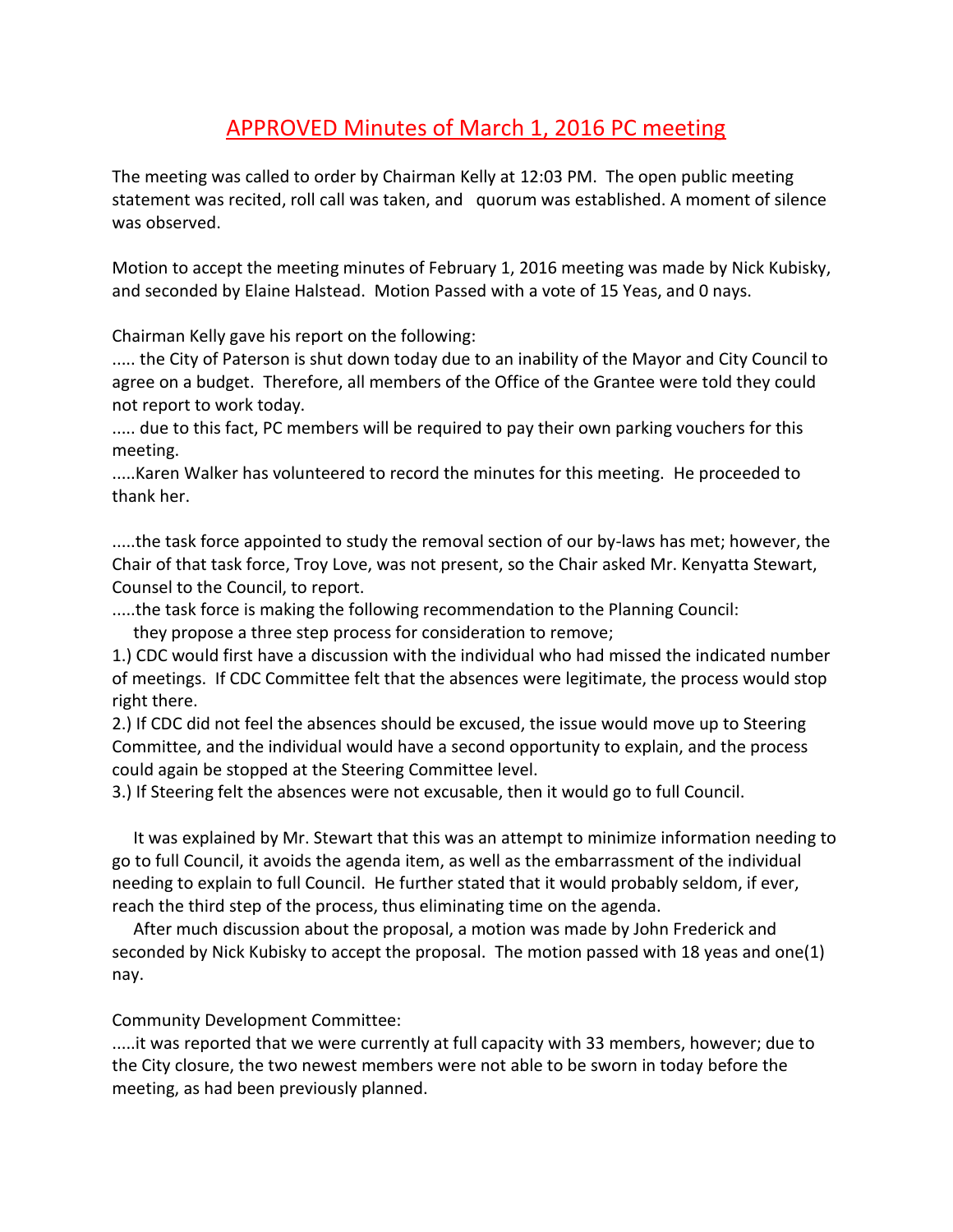.....at this time the vote for removal was held...it was reported out later in the meeting by Counsel. Paul Persaud, 2 votes affirmative to remove and 22 votes to NOT remove. Ron Sonye, 2 votes affirmative to remove and 22 votes to NOT remove. Both members will remain on the Council.

Planning & Development Committee:

.....the Comprehensive Plan report for 2012-2015 , activities, action plan & scorecard was accepted with a vote of 18 yeas and 0 nays.

.....Dr. Pat Virga of New Solutions Inc. gave a presentation on the Health Literacy Study. The Planning Council voted to accept the study, along with the recommendations in the Executive Summary & reviewed the timeline for this project. The vote was 20 yeas and 1 nay.

.....a discussion was held concerning one of the target populations chosen for the EIIHA (Early Identification of Individuals with HIV/AIDS) plan. At the last meeting, the Council had asked P&D to reconsider YOUNG MSM's versus MSMs in general. A page from the 2013 HRSA guidance was handed out, and it was explained to Council that HRSA would most likely deny MSM's in general, as we were told

that we could not consider a parent population; rather, we needed to study a subpopulation. After discussion, a motion was made by Mark Anderson and seconded by Elaine Halstead, to revert back to the original recommendation from P&D and use MSM ages 18-34 for the study group. Motion was accepted with 21 Yeas and 0 nays.

.....in the absence of the Grantee, Jerry Dillard gave a report on the provider/Grantee meeting held the previous day.

1.) the NEW Standards of Care were handed out

 2.) the TGA has received approximately 50% of it's formula award; providers are asked to submit fiscal and program information by 3/7/16.

3.) Several new conditions of awards were reviewed with providers

4.) Scores on the site visits for 2015/2016 were given to providers

 5.) It was stated by the Grantee that Consumers were complaining about being told they HAD to change case managers in order to receive a service. She reiterated that this is NOT to be the case!

## Announcements:

.....Dr. Pat Virga announced that NSI will be wanting to do a Consumer focus group for the current Needs Assessment being done...stay tuned!

.....Linda Smith of St. Josephs Hospital announced that she will be retiring on March 18. All are invited to her retirement party on  $3/14/16$  for \$36.00 a ticket.  $;-$ 

.....Ray Welsh, from Buddies requested folks go to their website for information on the AIDS Walk, the Kick off Event for that, a NJ Devil Hockey Event, and a YMSM Focus Group to be held soon.

.....Ray further announced the GAY Men's Retreat to be held June 5-8 for a cost of \$200.00 . .....a request was made by Khalilah Daniels that each committee bring printed bulleted reports to the meetings